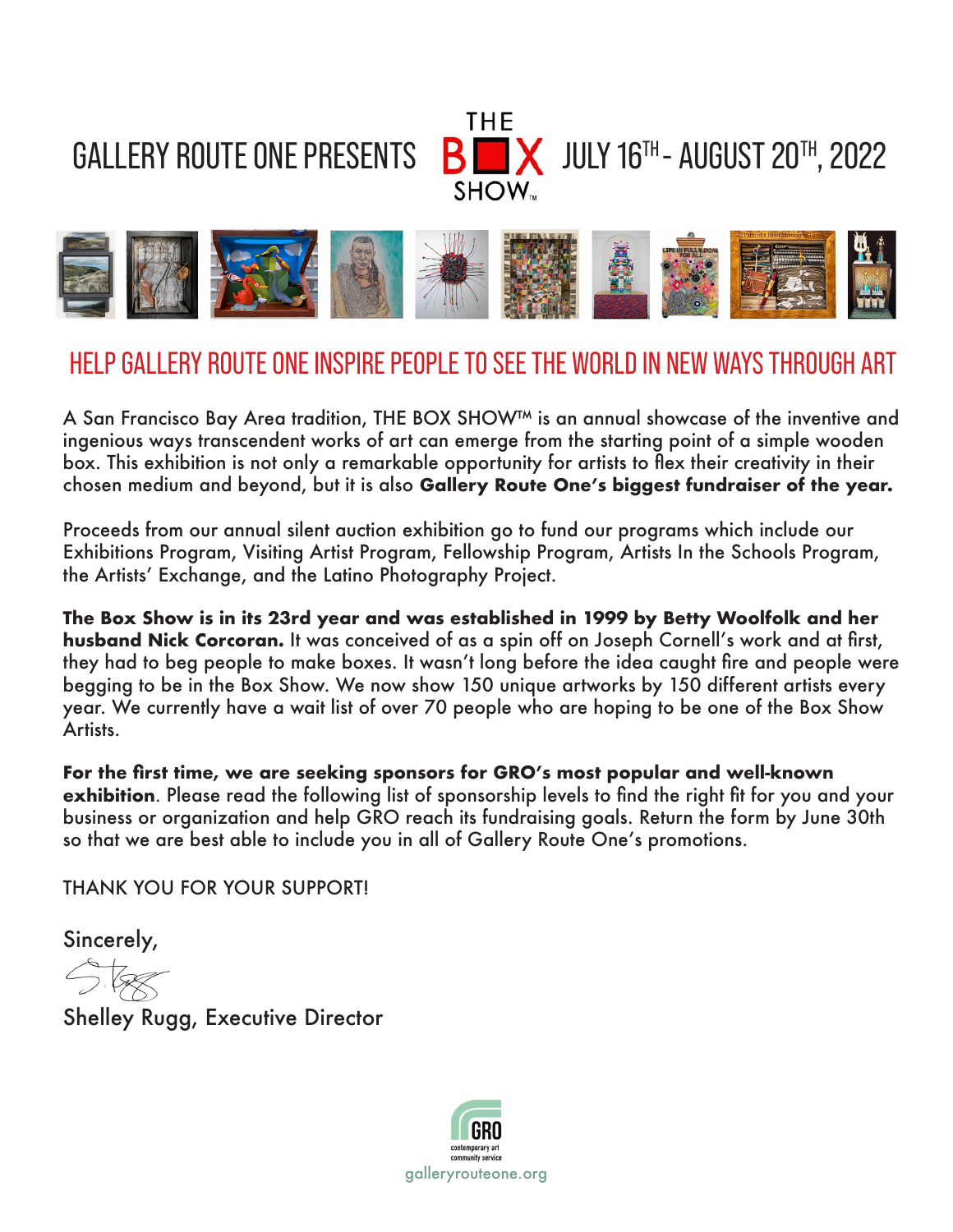

# SPONSORSHIP I FVFI S

## DIAMOND LEVEL - \$2,500

As a Premier Sponsor, we want to give you the recognition you deserve.

Highlights include:

- Featured sponsor on all publicity, event signage, social media, press releases, and t-shirts
- Listing on our website, in our email campaigns, and on the gallery wall seen by 10,000 visitors
- Recognition at all of GRO's 2022 events, including our monthly Artists' Exchange and at our annual gala
- 8 tickets to this year's Gala, September 17, 2022

#### EMERALD LEVEL - \$1,000

As a Top-Tier Sponsor, we want to give you the recognition you deserve.

Highlights include:

- Featured sponsor on all publicity, event signage, social media, press releases, and t-shirts
- Listing on our website, in our email campaigns, and on the gallery wall seen by 10,000 visitors
- Recognition at all of GRO's 2022 events, including our monthly Artists' Exchange and at our annual gala
- 4 tickets to this year's Gala, September 17, 2022

#### SAPPHIRE LEVEL - \$500

- Listing as sponsor on all publicity, event signage, social media, press releases, and t-shirts
- Listing on our website, in our email campaigns, and on the gallery wall seen by 10,000 visitors
- Recognition at all of GRO's 2022 events, including our monthly Artists' Exchange and at our annual Gala
- 2 tickets to this year's Gala, September 17, 2022

#### OPAL LEVEL - \$200

- Listing as sponsor on all publicity, event signage, social media, press releases, and t-shirts
- Listing on our website, in our email campaigns, and on the gallery wall seen by 10,000 visitors
- Recognition at all of GRO's 2022 events, including our monthly Artists' Exchange and at our annual Gala



*Above: self portraits created by students in the Artists in the Schools program*